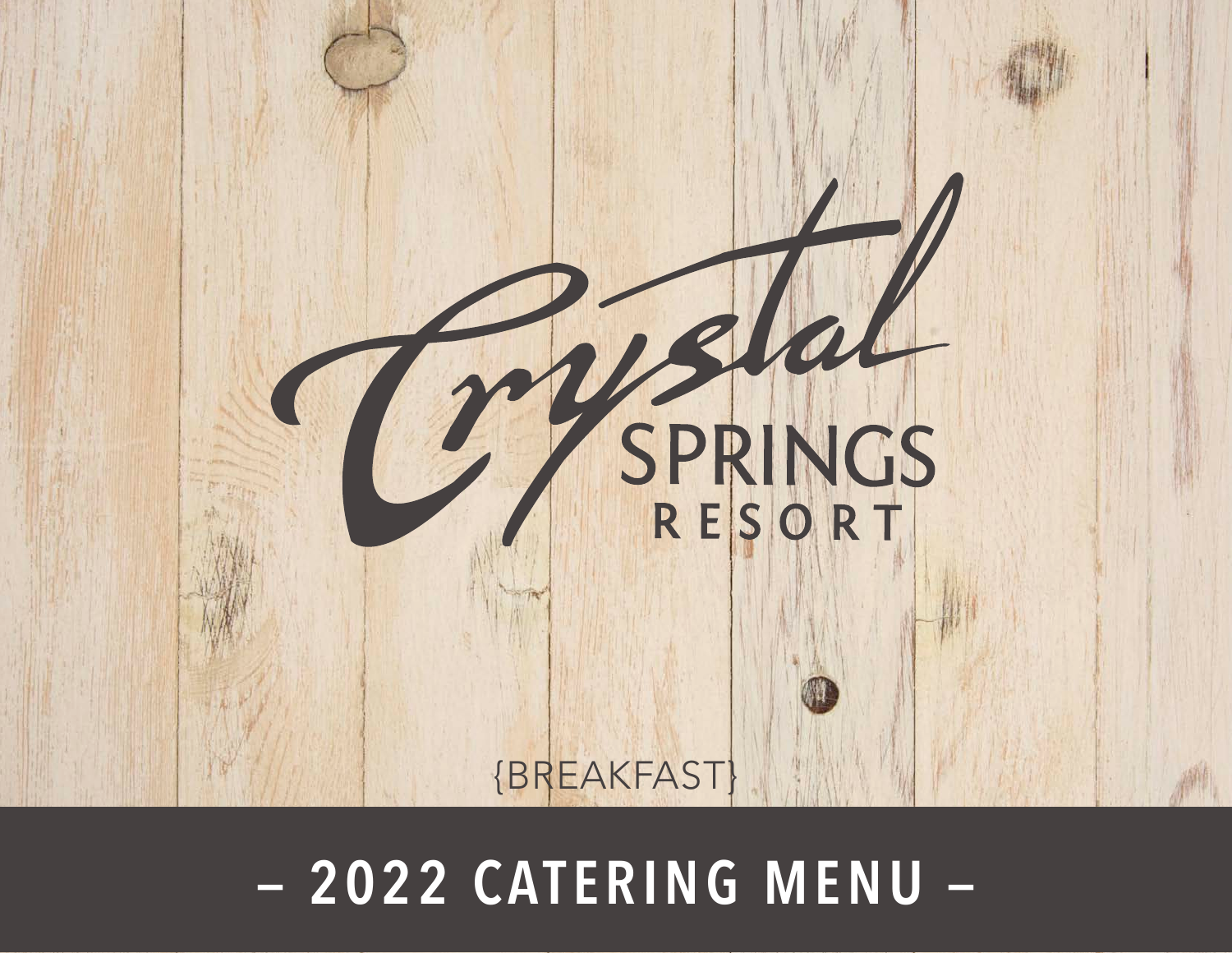

### **KITTATINNY CONTINENTAL**

**CHILLED SEASONAL JUICES** 

Red Jacket Apple, Grapefruit, Orange

### **FRESHLY BREWED COFFEE & TEAS**

### **WHOLE & SLICED SEASONAL FRUITS**

#### **BAKERY BASKET**

House Baked Muffins & Scones, Danish, New York Style Bagels Housemade Fruit Preserves Honey, Sweet Jersey Cow Butter, Cream Cheese

### **MUESLI BAR**

Organic Granola Assorted Cereals Pennington Farms — Whole, Low-Fat & Skim Milk Dried Fruits Fresh Banana Assorted Organic Low Fat Fruit Yogurts

# {BREAKFAST ADD-ONS}

# **SMOKED SALMON**

**CHILLED SEASONAL JUICES** 

Capers Chopped Eggs

Sliced Red Onions

Fresh Herbs

Crème FraÎche